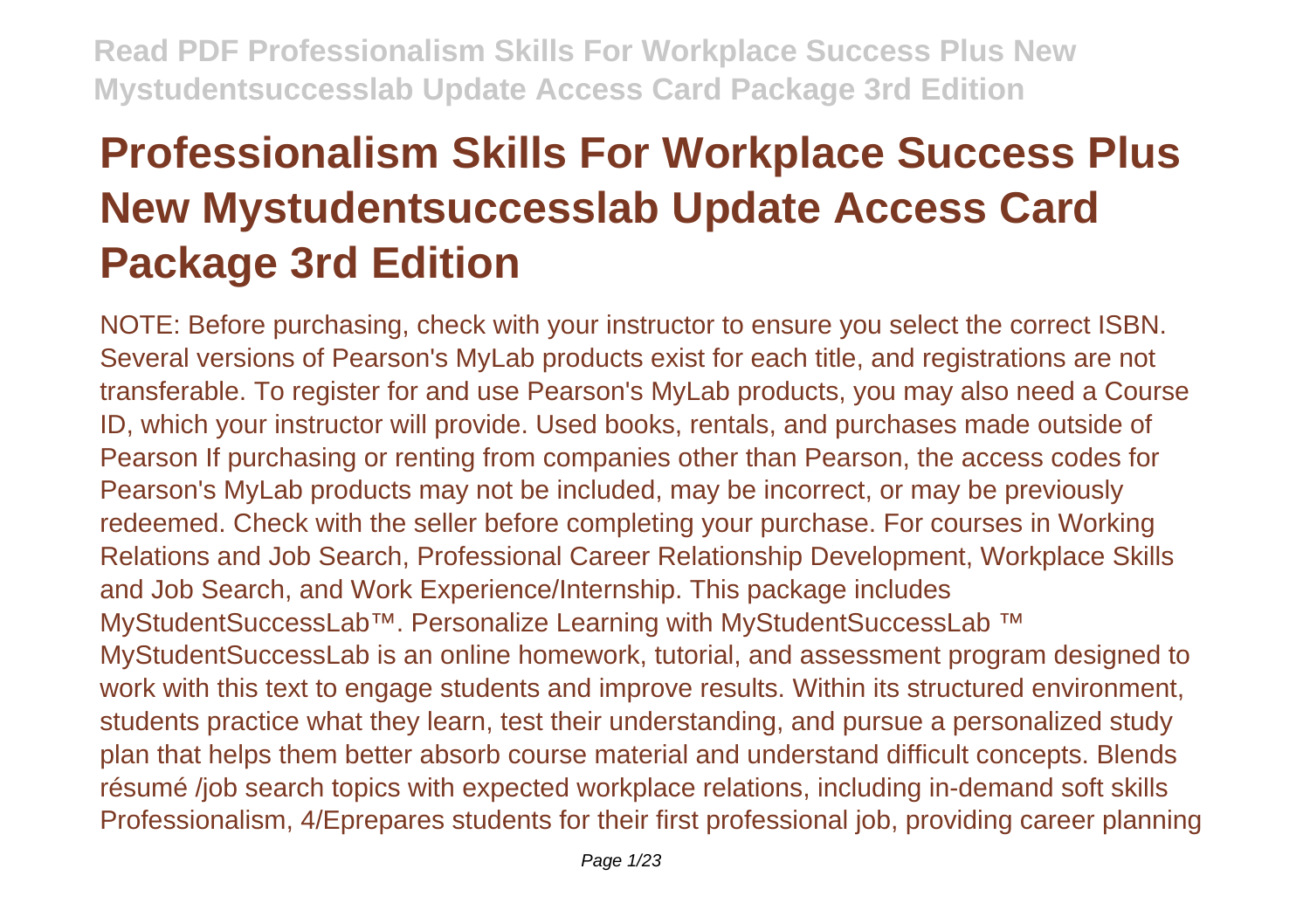tools, expected behaviors, and soft skills essential for career success. Ample exercises and activities help students immediately apply concepts and materials for transitioning from the classroom to a work environment. Three pillars for professional success—life planning, workplace skills, and career planning—are emphasized throughout. Students learn to connect personal, professional, and financial goals and understand how these goals ultimately contribute to career success through the creation of a life plan that addresses short- and longterm personal, professional/career, and financial goals. Recognizing that attitude, communication, and human relations are the keys to surviving in today's challenging, competitive, and uncertain workplace, students will develop practical human relations skills with a primary emphasis on soft skills and expected workplace behaviors; and are provided detailed career planning tools that focus on job search strategies, résumé package development, and interview techniques. 0134039505 / 9780134039503 Professionalism: Skills for Workplace Success Plus NEW MyStudentSuccessLab -- Access Card Package Package consists of: 0133939243 / 9780133939248 MyStudentSuccessLab -- Glue in Access Card 0133939251 / 9780133939255 MyStudentSuccessLab -- Inside Star Sticker 0321959442 / 9780321959447 Professionalism: Skills for Workplace Success Workplace Professionalism for Profitable Results Are you looking for a roadmap to achieve professionalism in the workplace? In this step-by-step guide you will learn cutting-edge information that will provide practical advice every professional can use to manage work and business situations. Professionalism: New Rules for Workplace Career Success has the secrets every professional can use to be effective and impact the profitability of the organization. "Career success begins with professionalism." -PATRICIA DORCH IN Page 2/23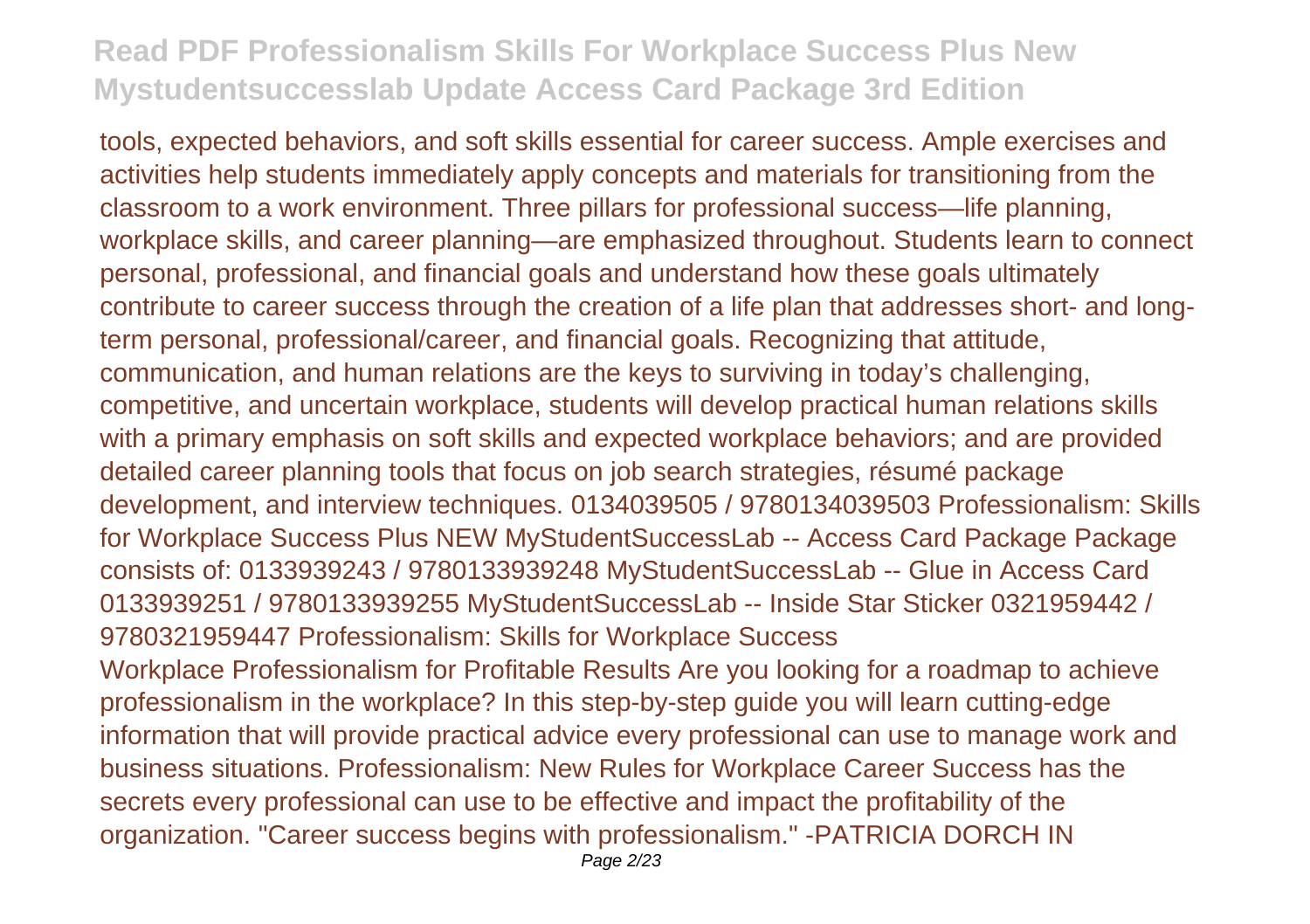PROFESSIONALISM YOU WILL LEARN: Characteristics of a professional employee and how to avoid unfavorable traits. How your accountability affects the productivity of the organization. How to use integrity principles in the workplace. How to adopt simple business and dining etiquette tips. How to manage your body language, mind and words to improve communication. How to create an appearance to influence opinions and perceptions of others. How to use successful strategies to manage difficult behaviors. How to use personal branding tools to make you stand out. ABOUT THE AUTHOR PATRICIA DORCH is an in-demand career expert, strategist and sought after speaker. Patricia is the author of Job Search: New Get Hired Ideas, Tips and Strategies for 40 Plus and Six Figure Career Coaching Advice: The Ultimate Guide To Achieving Success. Patricia specializes in maximizing the potential for professionals to get hired, demonstrate professionalism in the workplace and get promoted in today's ultra competitive job market.

Professionalism, Boundaries and the Workplace is a practical text that examines a range of sensitive issues concerned with managing and maintaining professional boundaries between worker and client. It uses experiences from probation, social work, the NHS, small business and church settings. A number of issues are addressed including: \*the relationship between personal and professional values \*changing professional-client relationships \*definitions of 'being professional' \*conflicts arising from different understandings of professionalism. The authors present the fundamentals of business communication in every stage of professional life: writing résumés, preparing for interviews, securing a job, communicating with colleagues and supervisors, working on a team, and advancing into management and leadership positions. Young and Travis encourage people building careers to create an image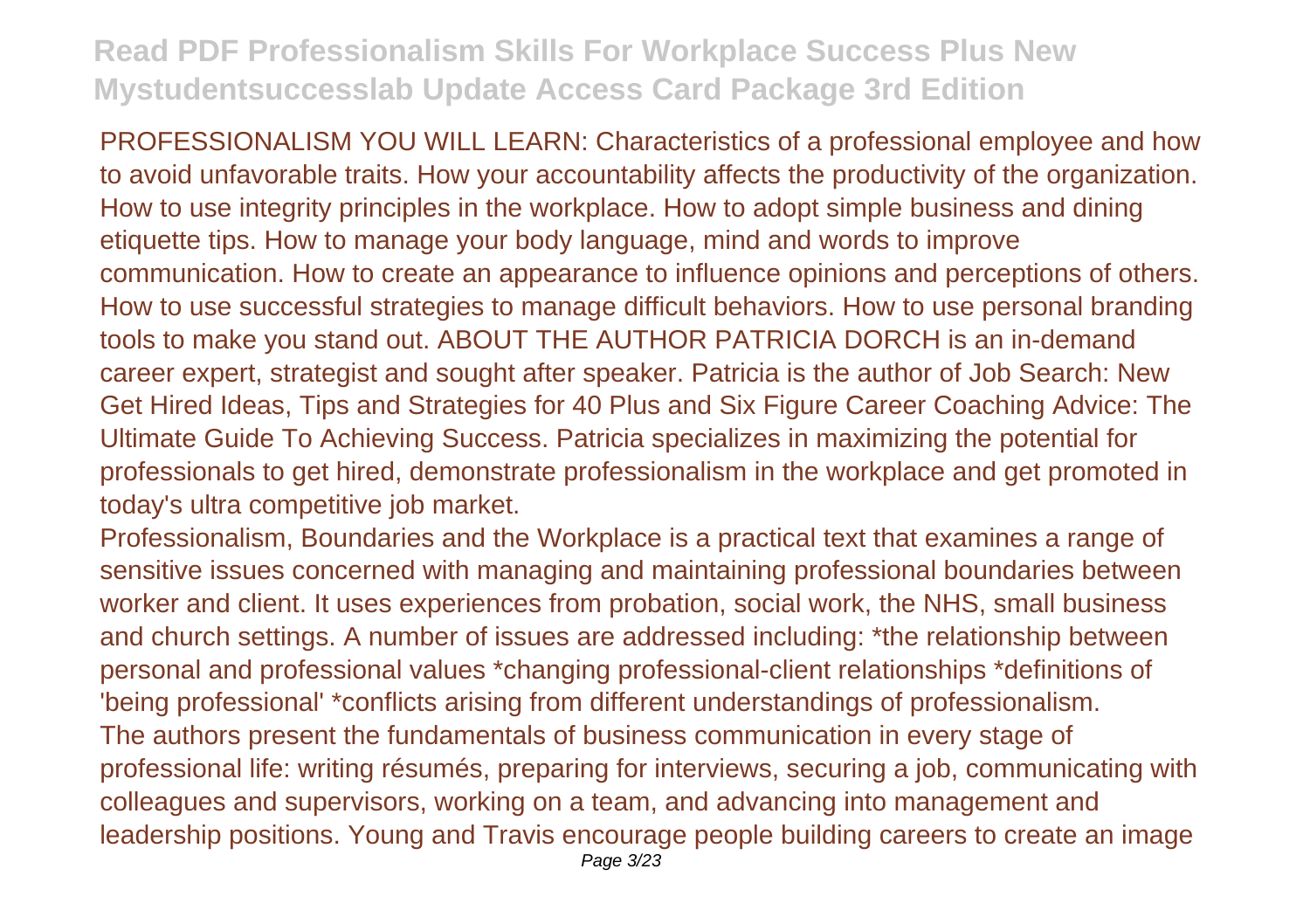or brand that employers will recognize as a good fit for their companies. Skills that cement an appealing brand include: proficient use of language (verbal and written), problem-solving abilities, expert use of technology and social media, enthusiasm for work and people, a moral and ethical foundation, the ability to adapt quickly to new ideas, and being a role model for others. Chapter discussions include practical advice on developing these skills. The journey to a satisfying career begins with self-assessment. Readers are prompted to analyze their communication strengths and weaknesses. The chapters offer guidance on how to reinforce strong points and to work on eliminating shortcomings. Effective communicators expand listening skills to enhance their ability to adapt verbal and nonverbal communication to the needs of clients and colleagues in a diverse, global workplace. The authors provide meaningful advice on gender communication, image management, intercultural communication, and communicating in difficult situations. Competent communication is critical to establishing good rapport and creating a positive work environment.

ProfessionalismSkills for Workplace Success, Books a la Carte EditionPrentice Hall Extends beyond a typical resume/job search text to seamlessly emphasize the relationship between resume development, job search skills, and human relations. Professionalism: Skills for Workplace Success was developed with input from industry leaders, it addresses topics students need to know when transitioning from campus to the workplace using case examples, activities, exercises, online video, and an interactive website. Updated to reflect the latest in technology tools and the business climate, this third edition sets the standard by skillfully merging self-management topics, workplace basics, relationships and career planning tools. 0321871138 / 9780321871138 Professionalism: Skills for Workplace Success Plus NEW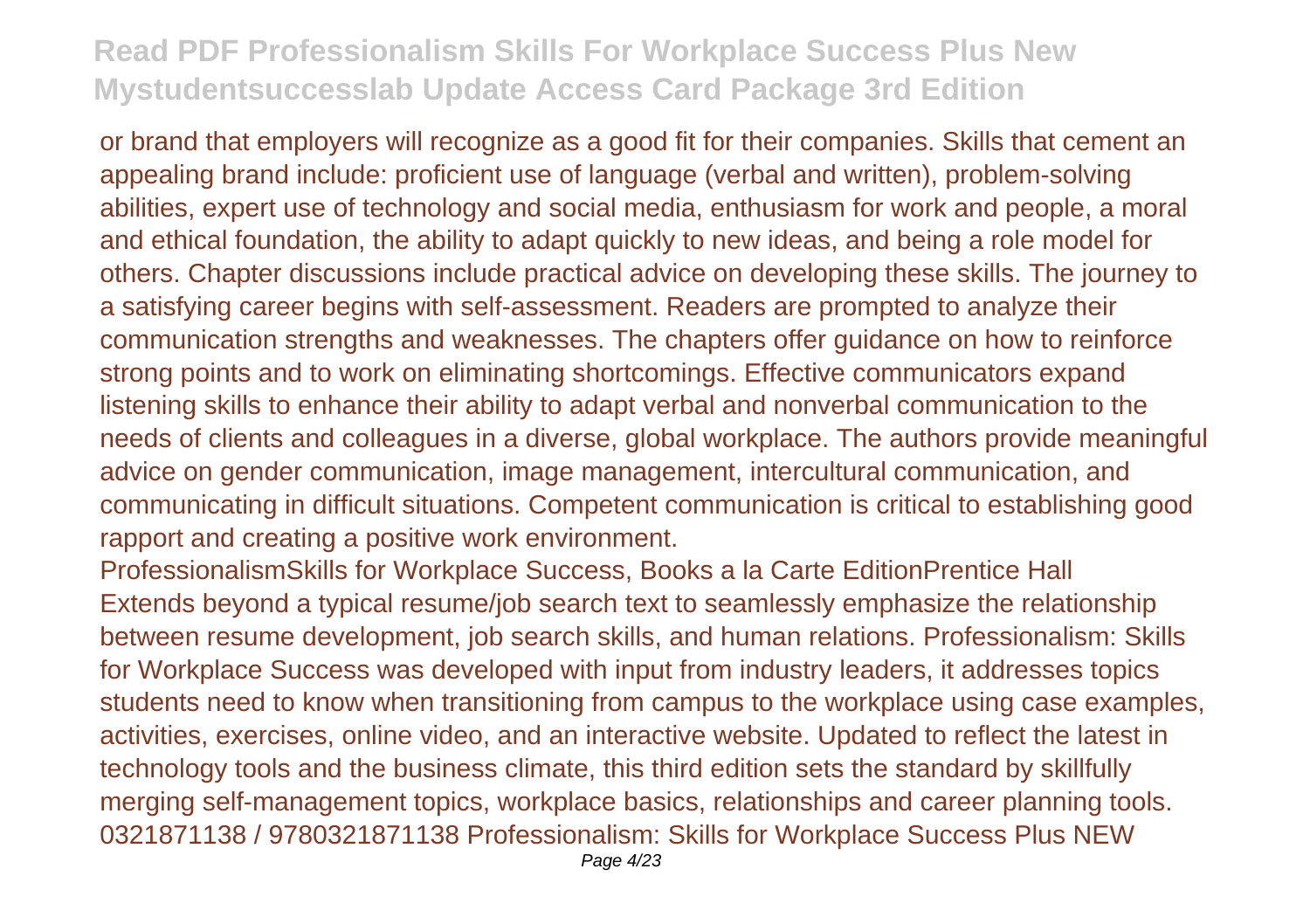MyStudentSuccessLab 2012 Update -- Access Card Package Package consists of 0132624664 / 9780132624664 Professionalism: Skills for Workplace Success 0321856767 / 9780321856760 NEW MyStudentSuccessLab 2012 Update -- Value Pack Access Card A concise reference and guide that will help anyone in their personal and career growth. Professionalism really is for everyone and in five key areas this book provides examples and describes how individuals can set themselves apart from the crowd and benefit from being true professionals. Includes the Ten Commandments of Professionalism.

Building your résumé should be one of the easier parts to the whole job-interview process. But instead it's becoming increasingly stressful as well! What kind of résumé will spark the employer's interest? Which kind most often get passed over? How far back are we supposed to go? How can we best explain those time gaps in between jobs? Are the rules different for online résumés? There are so many vital questions when it comes to building a résumé today, but only one way to be assured you're getting the right answers--by asking a hiring expert.Scott Bennett has hired hundreds of people in a variety of industries, and he knows firsthand the insights that will catch an employer's eye, as well as what dangers to avoid if you want to survive the first cut. In The Elements of Résumé Style, Bennett shows readers how to craft clear, compelling, targeted résumés and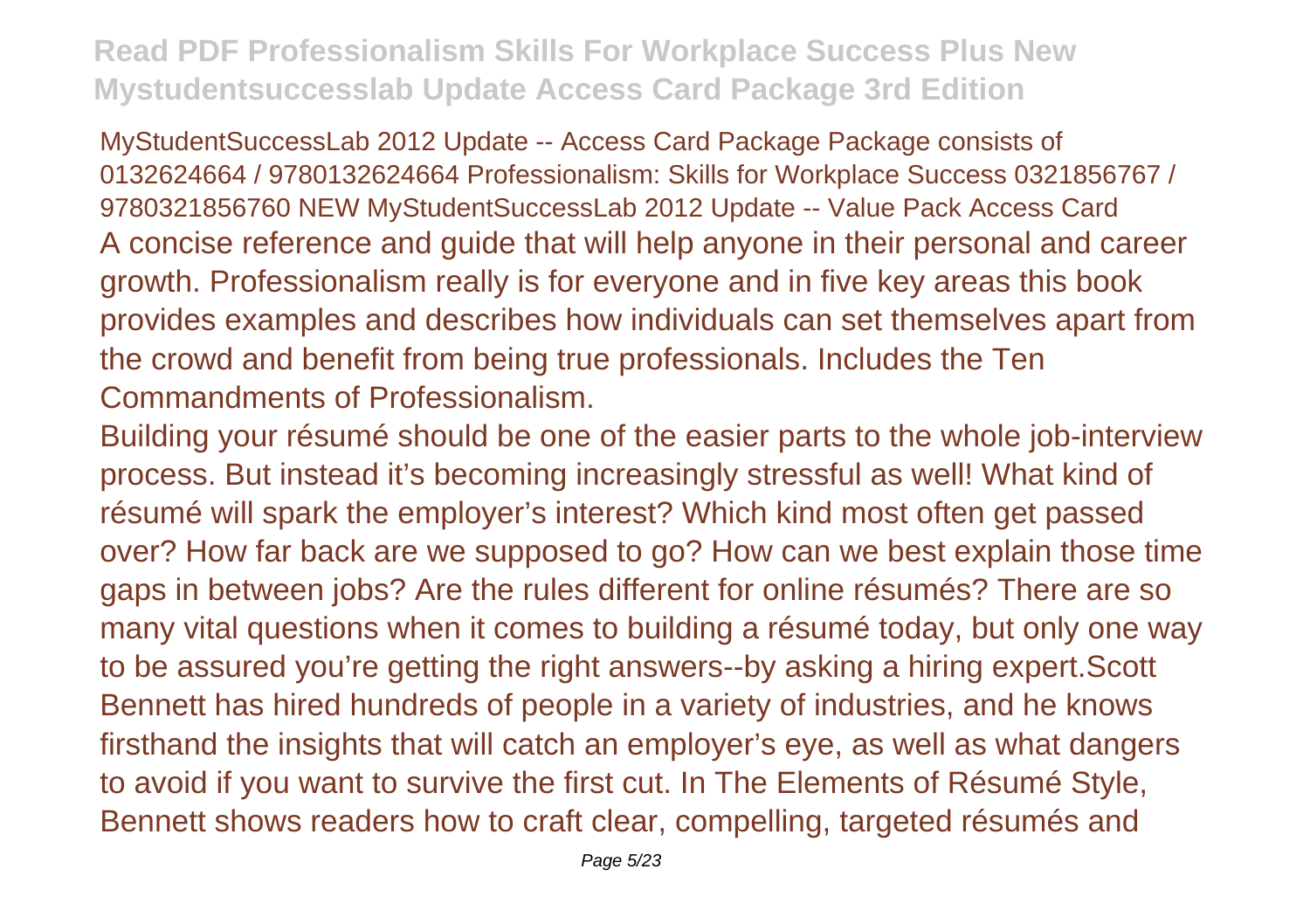cover letters that actually work. In this new edition that includes social media and online-application tips, readers will be provided:• More than 1,400 action words, statements, and position descriptions that help sell your skills and experience. Hundreds of words, phrases, and vague claims to avoid• Advice for handling employment gaps, job-hopping, and requests for salary history and requirements• Sample résumés, response letter, inquiry letter, informational interview request letter, references, and more• Surprising tips for acing the interviewIn today's ultra-competitive environment, competition is intense no matter the field or position. And the often-overlooked first hurtle to jump over is no doubt the résumé. This candid book's time-tested tools will make sure yours stands out--helping to get you the job you deserve!

Defines the critical need for business professionalism, outlining the ideals behind the theory. Provides pragmatic solutions to modern problems, and opportunities to develop reflective practices that will result in personal transformation and growth.

From the ninjas of corporate world comes a curated recipe book on how to be happy and content in our professional lives. Soft skills for Workplace helps us in dodging the derailers such as ego and stress that can negatively impact our behaviour, and replacing them instead with humour and emotional intelligence as Page 6/23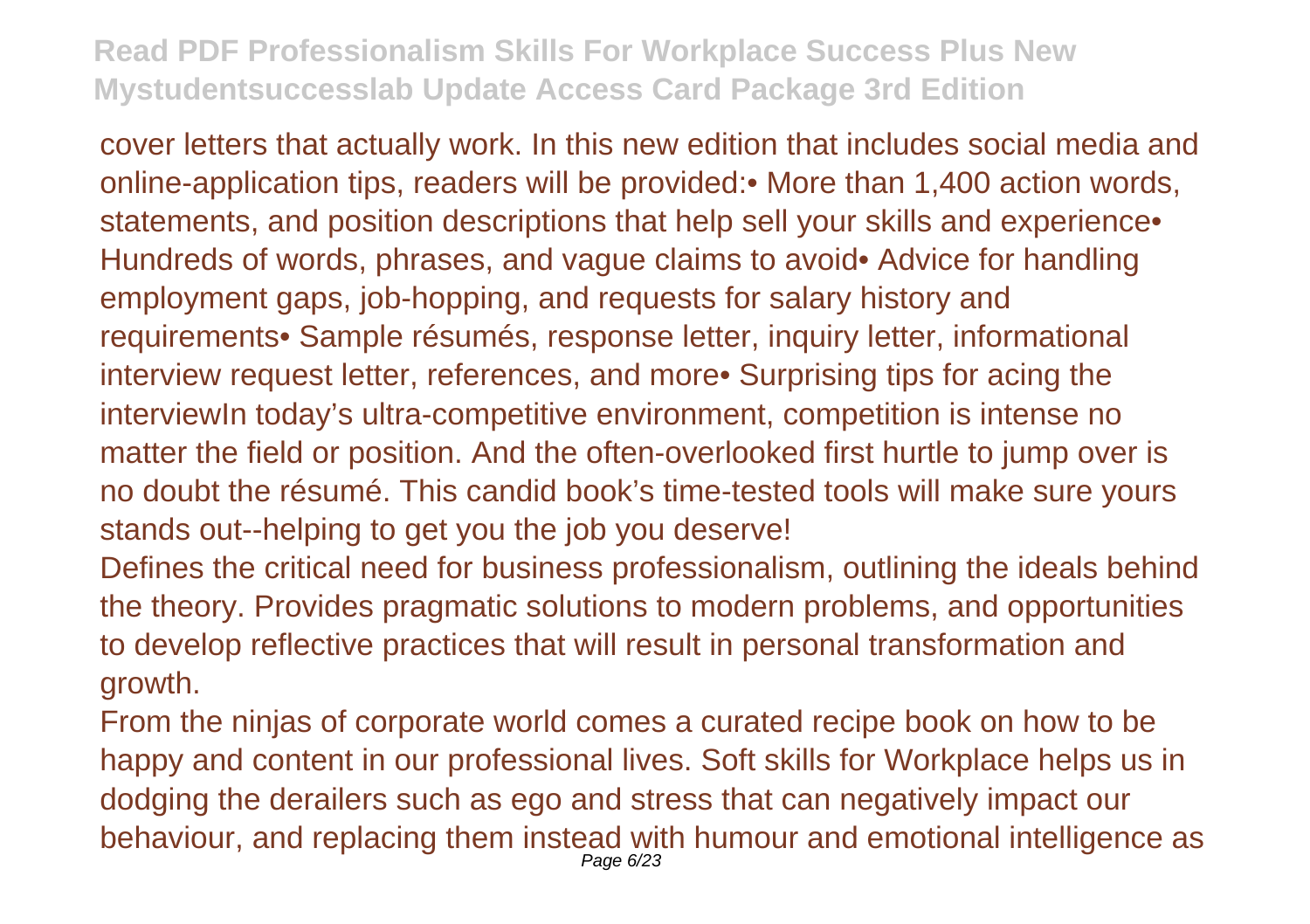tools to find joy at the workplace. SAGE Back to Basics is a distilled compilation of proven and timeless ideas and best practices for new-age and experienced leaders alike. The hand-picked collection of books—on management, leadership, entrepreneurship, branding and CSR—offer advice from management experts whose knowledge and research has impacted and shaped business and management education. Other books in the series: Timeless Leadership | Advertising and Branding Basics | Leadership Lessons from Dr Pritam Singh | Corporate Social Responsibility in India | Basics of Entrepreneurship | Human Resource Development Insights | Ideate, Brainstorm, Create | Building Professional Competencies | Timeless Management NOTE: Before purchasing, check with your instructor to ensure you select the correct ISBN. Several versions of Pearson's MyLab products exist for each title, and registrations are not transferable. To register for and use Pearson's MyLab

products, you may also need a Course ID, which your instructor will provide. Used books, rentals, and purchases made outside of Pearson If purchasing or renting from companies other than Pearson, the access codes for Pearson's MyLab products may not be included, may be incorrect, or may be previously redeemed. Check with the seller before completing your purchase. For courses in Working Relations and Job Search, Professional Career Relationship Page 7/23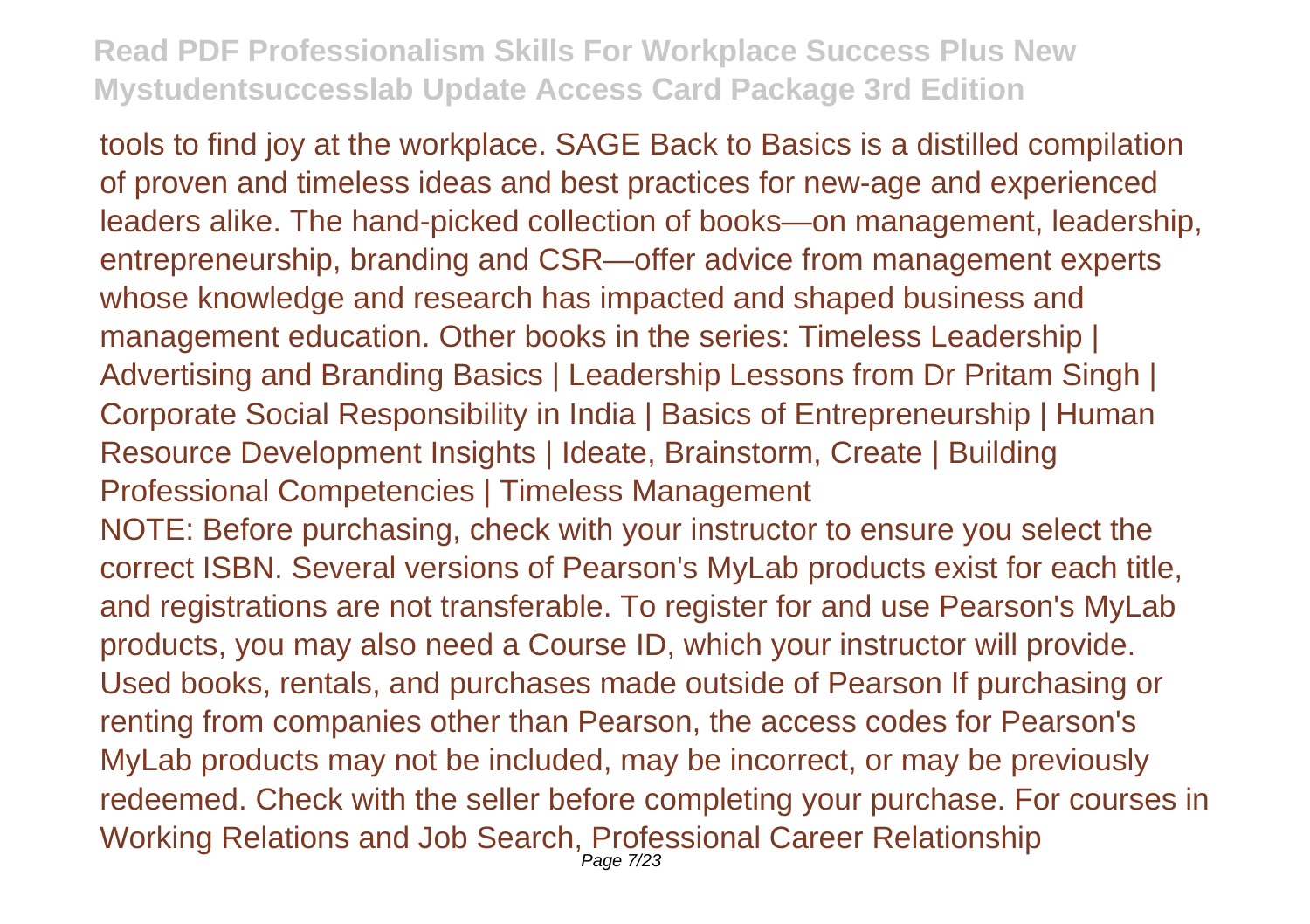Development, Workplace Skills and Job Search, and Work Experience/Internship. Blends résumé /job search topics with expected workplace relations, including in-demand soft skills Professionalism, 4/Eprepares students for their first professional job, providing career planning tools, expected behaviors, and soft skills essential for career success. Ample exercises and activities help students immediately apply concepts and materials for transitioning from the classroom to a work environment. Three pillars for professional successlife planning, workplace skills, and career planning-are emphasized throughout. Students learn to connect personal, professional, and financial goals and understand how these goals ultimately contribute to career success through the creation of a life plan that addresses short- and long-term personal, professional/career, and financial goals. Recognizing that attitude, communication, and human relations are the keys to surviving in today's challenging, competitive, and uncertain workplace, students will develop practical human relations skills with a primary emphasis on soft skills and expected workplace behaviors; and are provided detailed career planning tools that focus on job search strategies, résumé package development, and interview techniques. Also Available with MyStudentSuccessLab(tm) This title is also available with MyStudentSuccessLab-an online homework, tutorial, and Page 8/23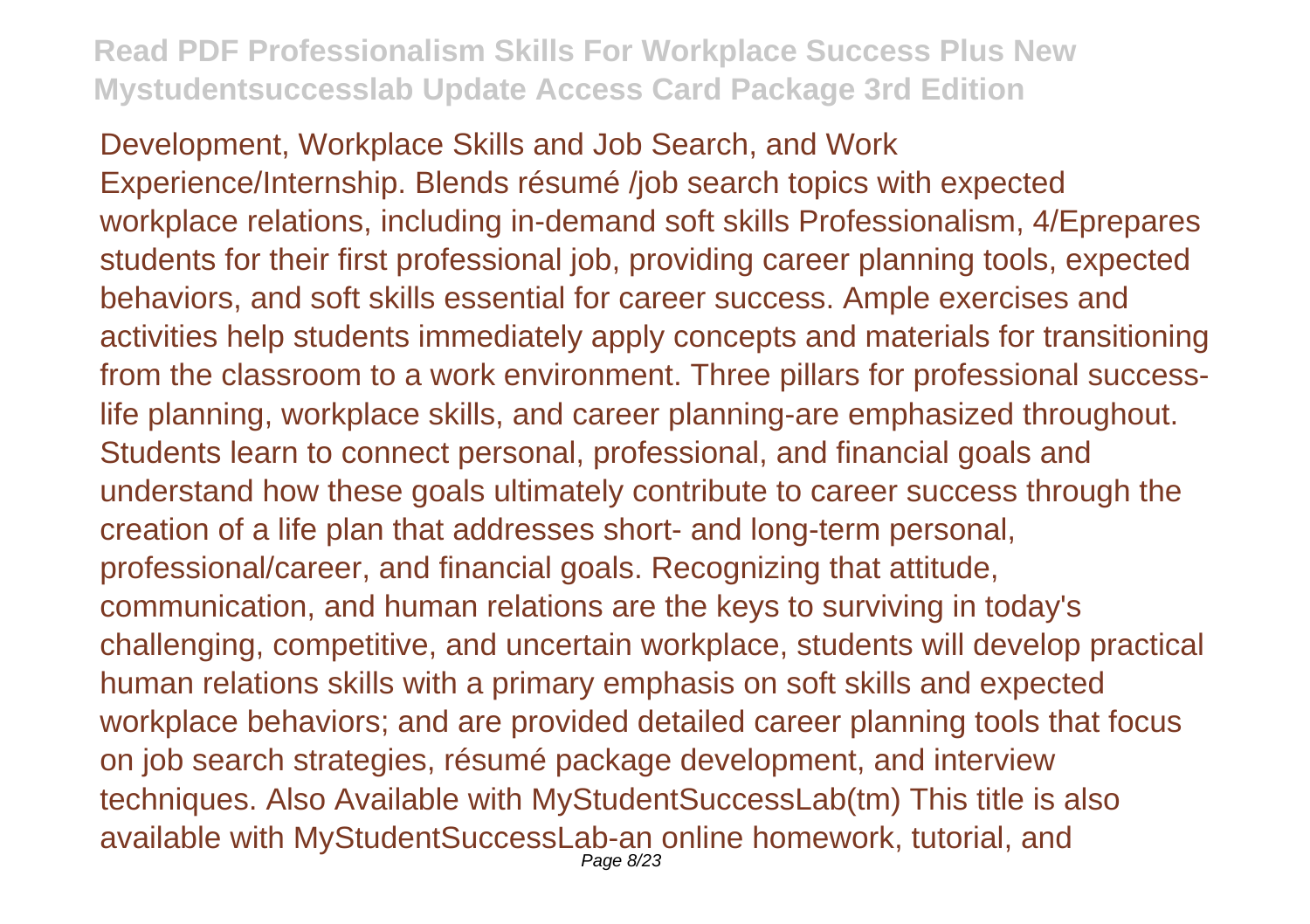assessment program designed to work with this text to engage students and improve results. Within its structured environment, students practice what they learn, test their understanding, and pursue a plan that helps them better absorb course material and understand difficult concepts. Note: You are purchasing a standalone product; MyStudentSuccessLab does not come packaged with this content. If you would like to purchase both the physical text and MyStudentSuccessLab, search for: 0134039505 / 9780134039503 Professionalism: Skills for Workplace Success Plus NEW MyStudentSuccessLab

- Access Card Package, 4/e Package consists of: 0133939243 / 9780133939248 MyStudentSuccessLab without Pearson eText - Access Card 0321959442 / 9780321959447 Professionalism: Skills for Workplace Success MyStudentSuccessLab should only be purchased when required by an instructor. Soft Skills for the Workplace is a nontraditional approach to learning basic employability skills needed in today's workplace. Well-developed soft skills help an individual find a job, perform well in the workplace, and gain personal success in life and career. By studying this text, you will learn the soft skills that employers recommend, and require, of employees. Learning how to interact professionally with customers, coworkers, and employers is one sure way to prepare for your future. In today's workplace, it is necessary to have job-specific skills to perform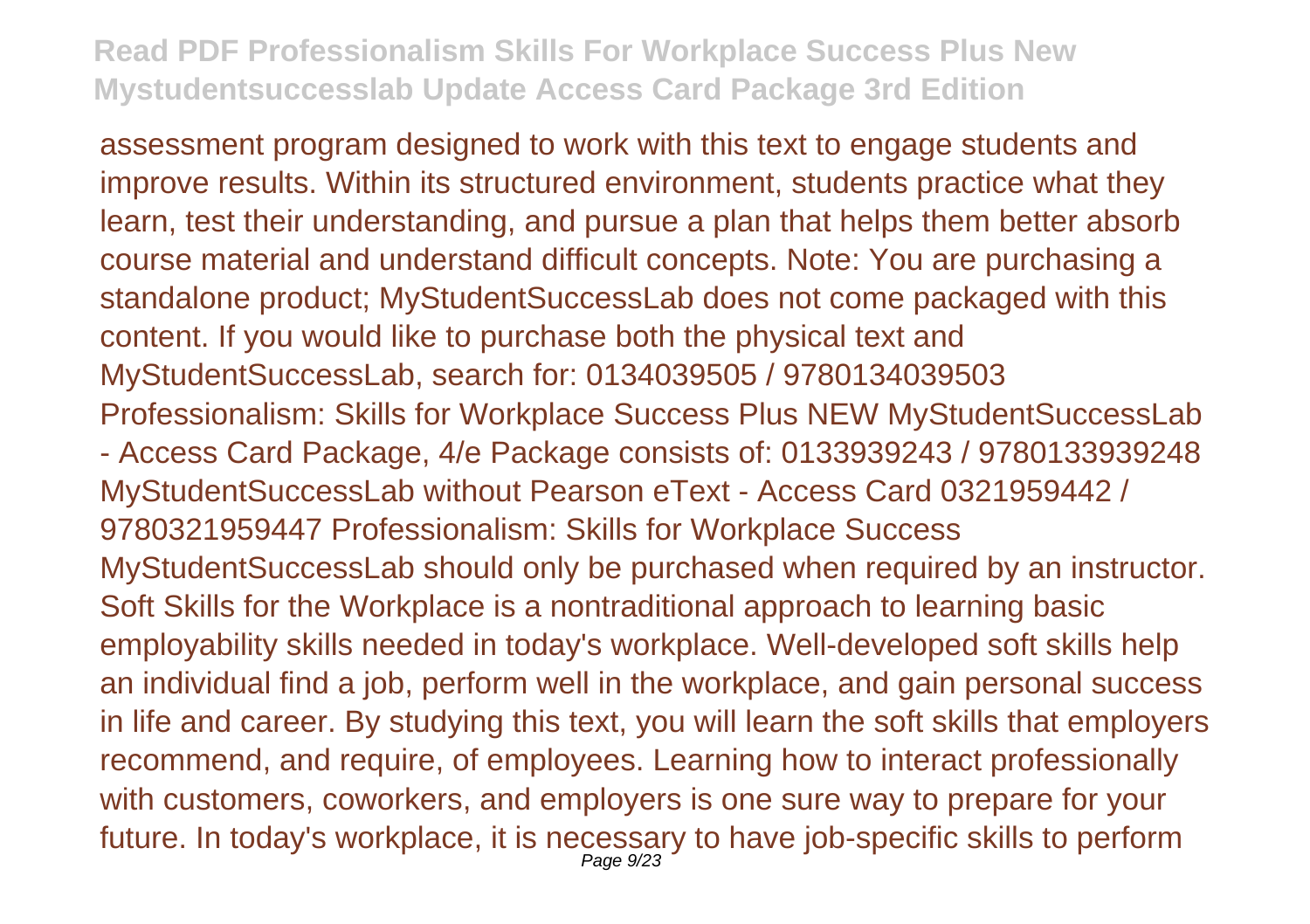on the job as well as know-how to interact with coworkers and customers. You may be the most qualified person in your field in terms of hard skills, but if you lack soft skills, you may have a challenge finding and retaining employment. No matter your career choice, Soft Skills for the Workplace will help you help you jump-start your future. In today's competitive work environment, well-developed employability skills can help you stand out in the crowd Soft skills are the new hard skills for the 21st century.

Teaches scientists and engineers leadership skills and problem solving to facilitate management of team members, faculty, and staff This textbook introduces readers to openended problems focused on interactions between technical and nontechnical colleagues, bosses, and subordinates. It does this through mini case studies that illustrate scenarios where simple, clear, or exact solutions are not evident. By offering examples of dilemmas in technical leadership along with selected analyses of possible ways to address or consider such issues, aspiring or current leaders are made aware of the types of problems they may encounter. This situational approach also allows the development of methodologies to address these issues as well as future variations or new issues that may arise. Leadership by Engineers and Scientists guides and facilitates approaches to solving leadership/people problems encountered by technically trained individuals. Students and practicing engineers will learn leadership by being asked to consider specific situations, debate how to deal with these issues, and then make decisions based on what they have learned. Readers will learn technical leadership fundamentals; ethics and professionalism; time management; building trust and credibility; risk Page 10/23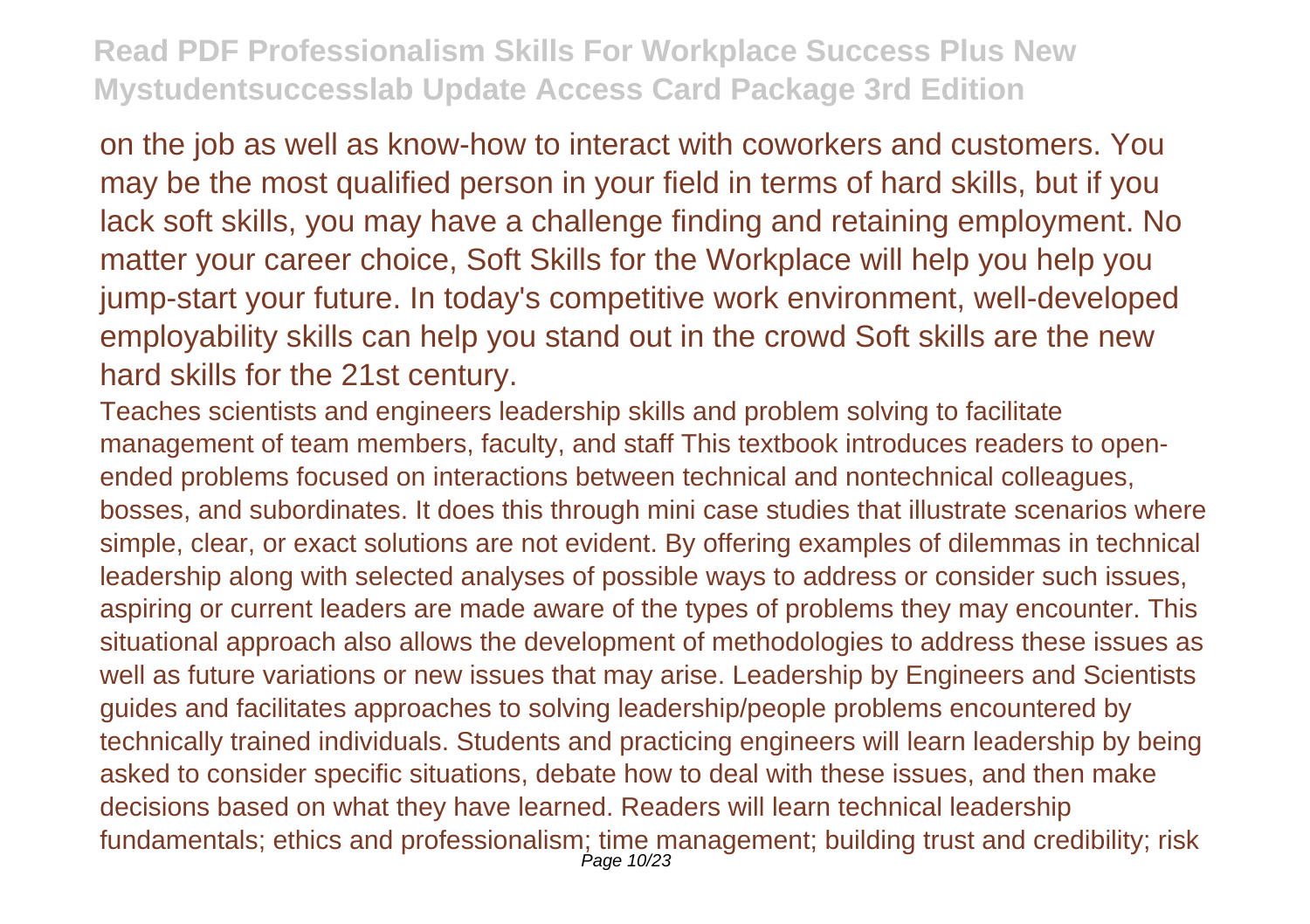taking; leadership through questions; creating a vision; team building and teamwork; running an effective meeting; conflict management and resolution; communication; and presenting difficult messages. Describes positive traits and characteristics that technically-trained individuals bring to leadership positions, indicates how to use these skills, and describes attitudes and approaches necessary for effectively serving as leaders Covers negative traits and characteristics that can be detrimental when applied to dealing with others in their role as leaders Discusses situations and circumstances routinely encountered by new and experienced leaders of small teams Facilitates successful transitions into leadership and management positions by individuals with technical backgrounds Indicates how decisions can be reached when constraints of different personalities, time frames, economics, and organization politics and culture inhibit consensus Augments technical training by building awareness of the criticality of people skills in effective leadership Leadership by Engineers and Scientists is an excellent text for technically trained individuals who are considering, anticipating, or have recently been promoted to formal leadership positions in industry or academia.

For courses in Career/Workforce Readiness, Capstone and Internship/Externship related coursework, Human Relations, Professional and Career Development and Resume, Job Search and Interview Skills. Professionalism: Skills for Workplace Success extends beyond a typical resume/job search text to seamlessly emphasize the relationship between resume development, job search skills, and human relations. Developed with input from industry leaders, it addresses topics students need to know when transitioning from campus to the workplace using case examples, activities, exercises, online video, and an interactive website.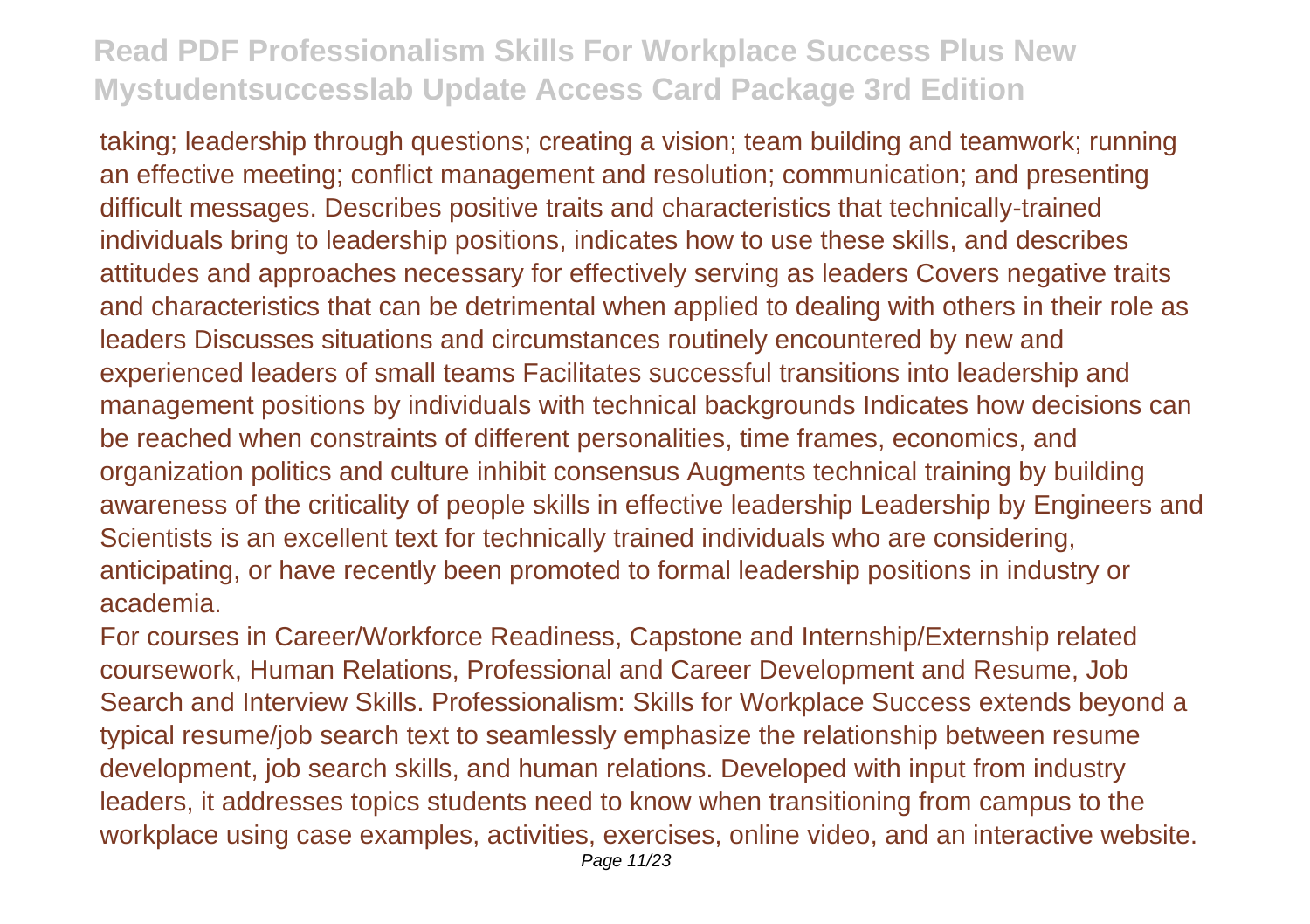Updated to reflect the latest in technology tools and the business climate, this third edition sets the standard by skillfully merging self-management topics, workplace basics, relationships and career planning tools. TECHNOLOGY OFFERING: MyStudentSuccessLab is available with this book upon request. It is an online solution designed to help students 'Start strong, Finish stronger' by building skills for ongoing personal and professional development. Go to http://mystudentsuccesslab.com/mssl3 for a Point and Click DEMO of the Time Management module.

If you want to develop your purpose on the job personally and professionally, you don't have to wait for permission. In The Conscious Professional, Jessica Hartung outlines the micro-identity shifts that turn work into a learning laboratory-helping to build the leadership needed to solve our workplace's and world's most challenging problems.

NOTE: This edition features the same content as the traditional text in a convenient, three-holepunched, loose-leaf version. Books a la Carte also offer a great value; this format costs significantly less than a new textbook. Before purchasing, check with your instructor or review your course syllabus to ensure that you select the correct ISBN. Several versions of Pearson's MyLab & Mastering products exist for each title, including customized versions for individual schools, and registrations are not transferable. In addition, you may need a CourseID, provided by your instructor, to register for and use Pearson's MyLab & Mastering products. Used books, rentals, and purchases made outside of Pearson If purchasing or renting from companies other than Pearson, the access codes for Pearson's MyLab products may not be included, may be incorrect, or may be previously redeemed. Check with the seller before completing your purchase. Blends résumé/job search topics with expected workplace relations, including in-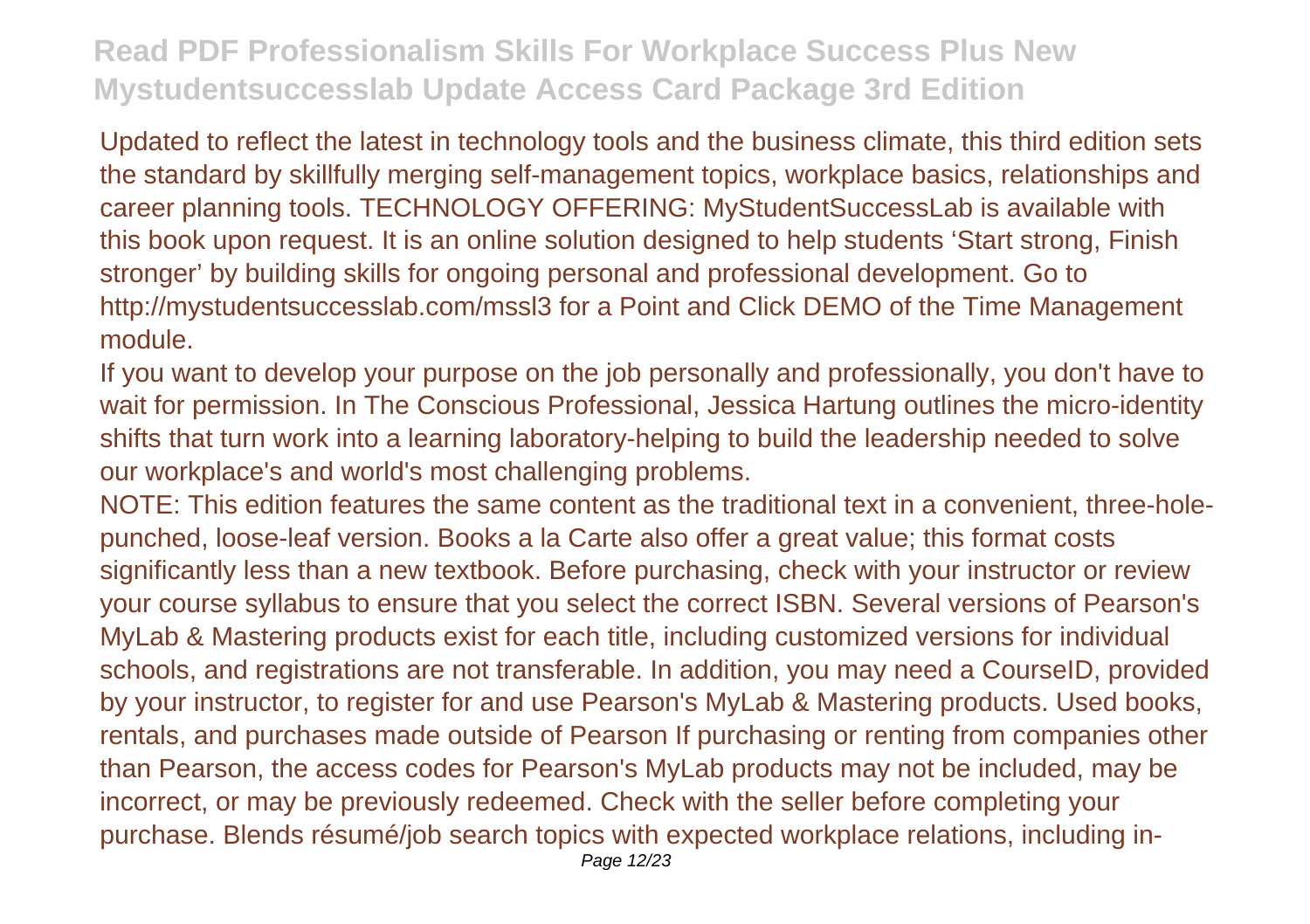demand soft skills Professionalism , Fourth Edition prepares students for their first professional job, providing career planning tools, expected behaviors, and soft skills essential for career success. Ample exercises and activities help students immediately apply concepts and materials for transitioning from the classroom to a work environment. Three pillars for professional success--life planning, workplace skills, and career planning--are emphasized throughout. Students learn to connect personal, professional, and financial goals and understand how these goals ultimately contribute to career success through the creation of a life plan that addresses short- and long-term personal, professional/career, and financial goals. Recognizing that attitude, communication, and human relations are the keys to surviving in today's challenging, competitive, and uncertain workplace, students will develop practical human relations skills with a primary emphasis on soft skills and expected workplace behaviors; and are provided detailed career planning tools that focus on job search strategies, résumé package development, and interview techniques. 0134067843 / 9780134067841 Professionalism: Skills for Workplace Success, Books a la Carte Edition Plus NEW MyStudentSuccessLab with Pearson eText 4/e Package consists of: 013386894X / 9780133868944 Professionalism: Skills for Workplace Success, Books a la Carte Edition 4/e 0133954714 / 9780133954715 NEW MyStudentSuccessLab with Pearson eText -- Valuepack Access Card 1/e

NOTE: Before purchasing, check with your instructor to ensure you select the correct ISBN. Several versions of Pearson's MyLab products exist for each title, and registrations are not transferable. To register for and use Pearson's MyLab products, you may also need a Course ID, which your instructor will provide. Used books, rentals, and purchases made outside of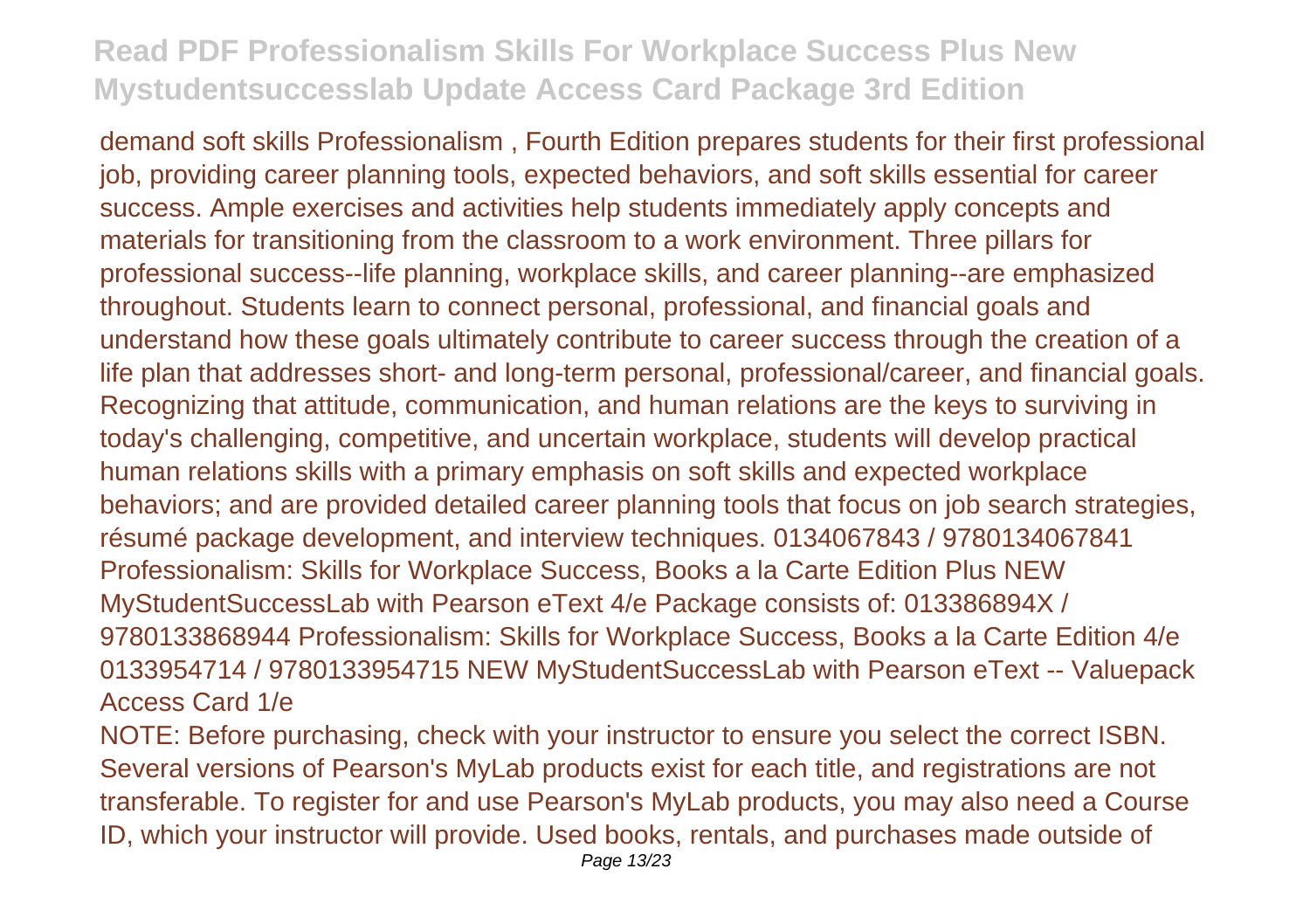Pearson If purchasing or renting from companies other than Pearson, the access codes for Pearson's MyLab products may not be included, may be incorrect, or may be previously redeemed. Check with the seller before completing your purchase. Blends résumé /job search topics with expected workplace relations, including in-demand soft skills Professionalism, 4/Eprepares students for their first professional job, providing career planning tools, expected behaviors, and soft skills essential for career success. Ample exercises and activities help students immediately apply concepts and materials for transitioning from the classroom to a work environment. Three pillars for professional success-life planning, workplace skills, and career planning-are emphasized throughout. Students learn to connect personal, professional, and financial goals and understand how these goals ultimately contribute to career success through the creation of a life plan that addresses short- and long-term personal, professional/career, and financial goals. Recognizing that attitude, communication, and human relations are the keys to surviving in today's challenging, competitive, and uncertain workplace, students will develop practical human relations skills with a primary emphasis on soft skills and expected workplace behaviors; and are provided detailed career planning tools that focus on job search strategies, résumé package development, and interview techniques. 0134039505 / 9780134039503 Professionalism: Skills for Workplace Success Plus NEW MyStudentSuccessLab -- Access Card Package Package consists of: 0133939243 / 9780133939248 MyStudentSuccessLab -- Glue in Access Card 0133939251 / 9780133939255 MyStudentSuccessLab -- Inside Star Sticker 0321959442 / 9780321959447 Professionalism: Skills for Workplace Success

This text prepares future professionals for success in the workplace through identifying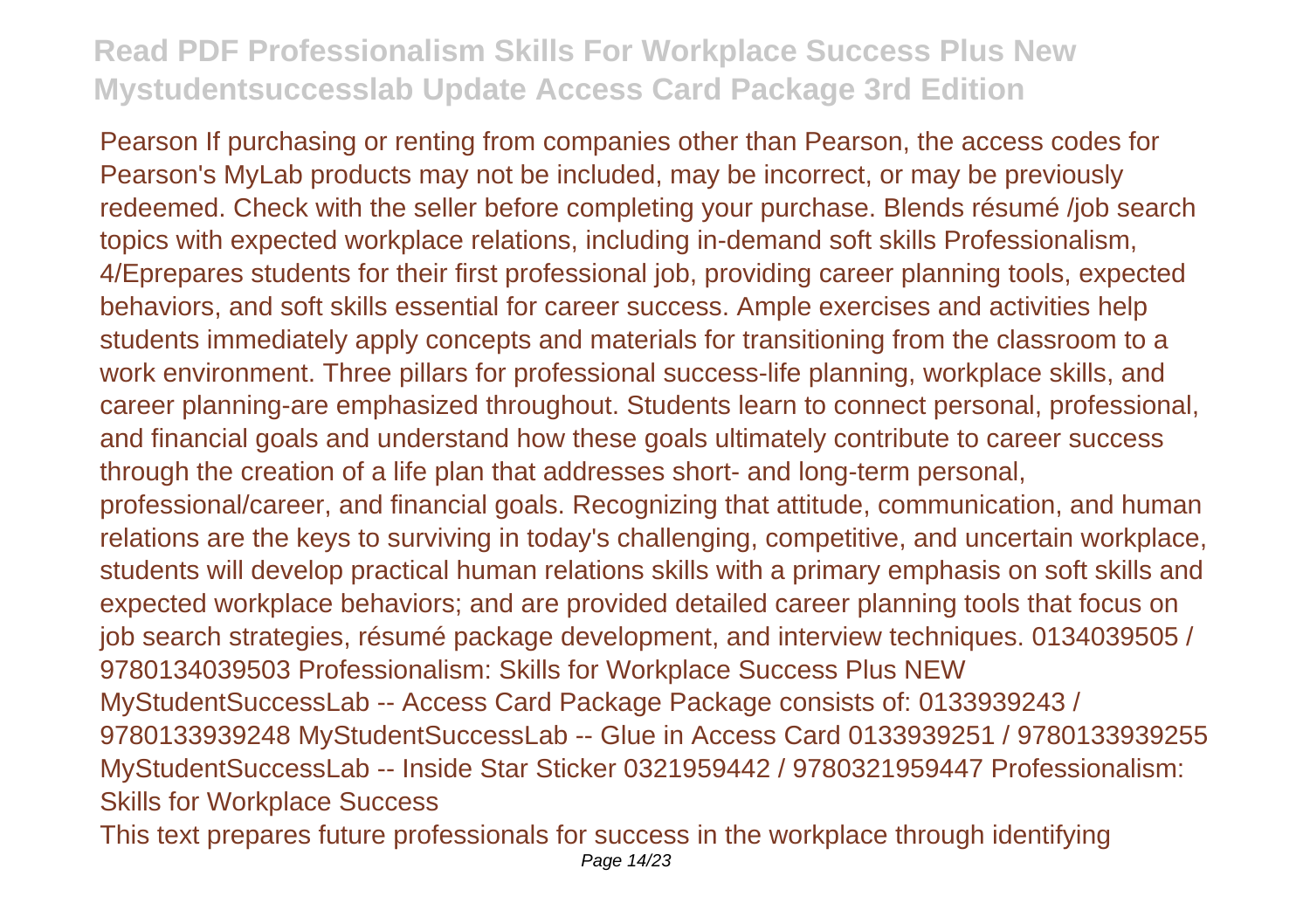interpersonal communication skills and strategies and exploring when, how, and why to use them. Informed by academic research, professional literature, and author Joseph L. Chesebro's own experiences, the text explores and demonstrates the skills that have facilitated Chesebro's own students to find work and to succeed in their professional lives. Offering a very practical focus on such topics as handling conflict and giving dynamic presentations, Professional Communication at Work also covers essential interpersonal communication skills that are often not discussed, such as: Using networking when job hunting; Earning a good reputation as a new employee Using storytelling and questioning more often Developing coaching relationships with the best senior employees in our workplace, Practicing and developing new skills on our own, and Using workplace politics in a positive and constructive way to accomplish our goals. Utilizing the approach of a supportive communication coach, this text will help readers gain a variety of practical communication strategies they can apply to contribute to success in their own careers. Give your students a 360 degree education and a career advantage! ILLUSTRATED COURSEGUIDES: PROFESSIONALISM makes your students more successful in the classroom and in the workplace. Covering topics such as developing a personal work ethic and planning and managing a career, this streamlined book presents essential information on a topic once considered unable to be taught within the classroom. Important Notice: Media content referenced within the product description or the product text may not be available in the ebook version.

NOTE: This edition features the same content as the traditional text in a convenient,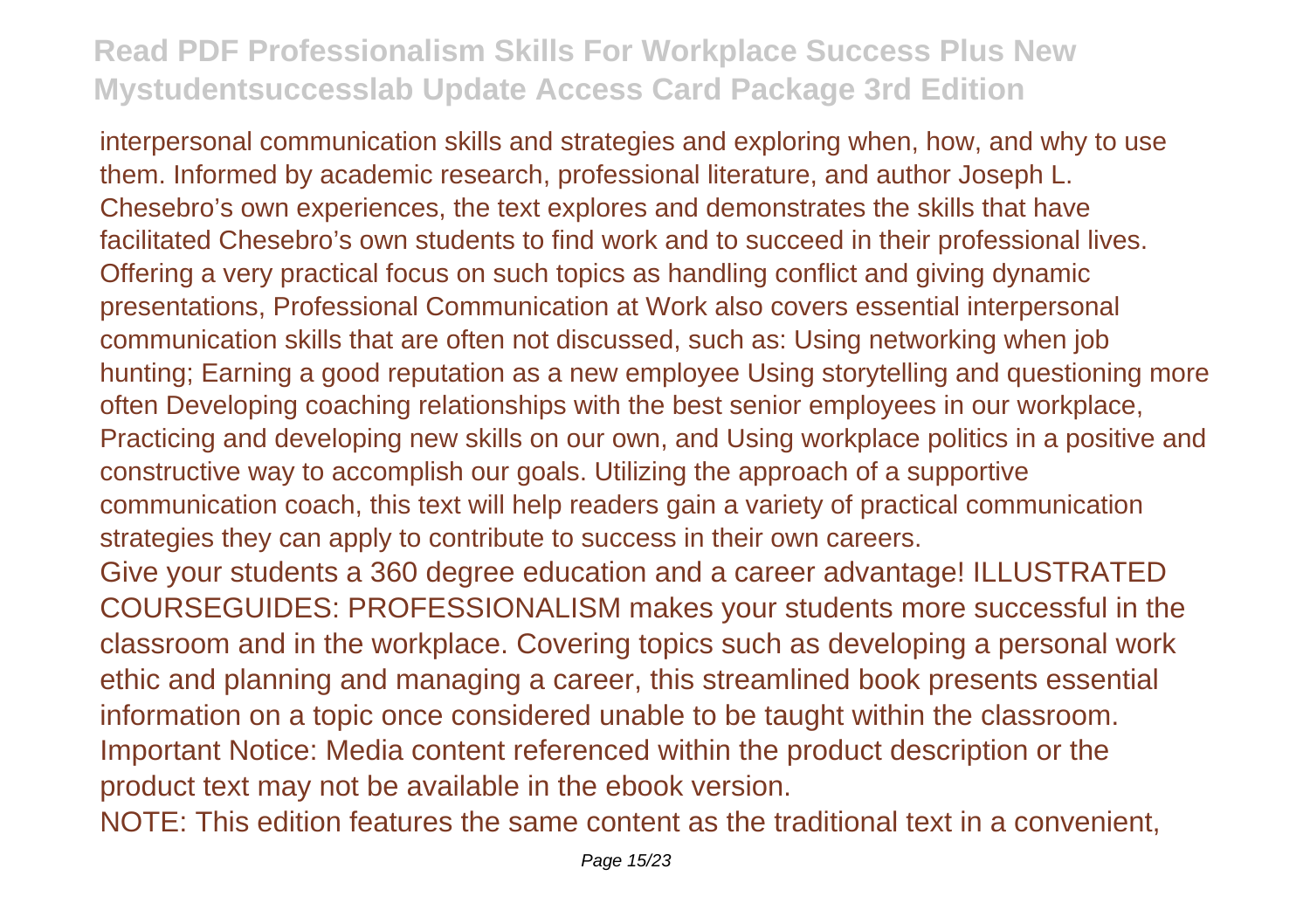three-hole-punched, loose-leaf version. Books a laCarte also offer a great value this format costs significantly less than a new textbook. Before purchasing, check with your instructor or review your course syllabus to ensure that you select the correct ISBN. Several versions of Pearson's MyLab & Mastering products exist for each title, including customized versions for individual schools, and registrations are not transferable. In addition, you may need a CourseID, provided by your instructor, to register for and use Pearson's MyLab & Mastering products. Used books, rentals, and purchases made outside of Pearson If purchasing or renting from companies other than Pearson, the access codes for Pearson's MyLab products may not be included, may be incorrect, or may be previously redeemed. Check with the seller before completing your purchase. Blends resume/job search topics with expected workplace relations, including indemand soft skills " Professionalism ", Fourth Edition prepares students for their first professional job, providing career planning tools, expected behaviors, and soft skills essential for career success. Ample exercises and activities help students immediately apply concepts and materials for transitioning from the classroom to a work environment. Three pillars for professional success life planning, workplace skills, and career planning are emphasized throughout. Students learn to connect personal, professional, and financial goals and understand how these goals ultimately contribute to career success through the creation of a life plan that addresses short- and long-term personal, professional/career, and financial goals. Recognizing that attitude,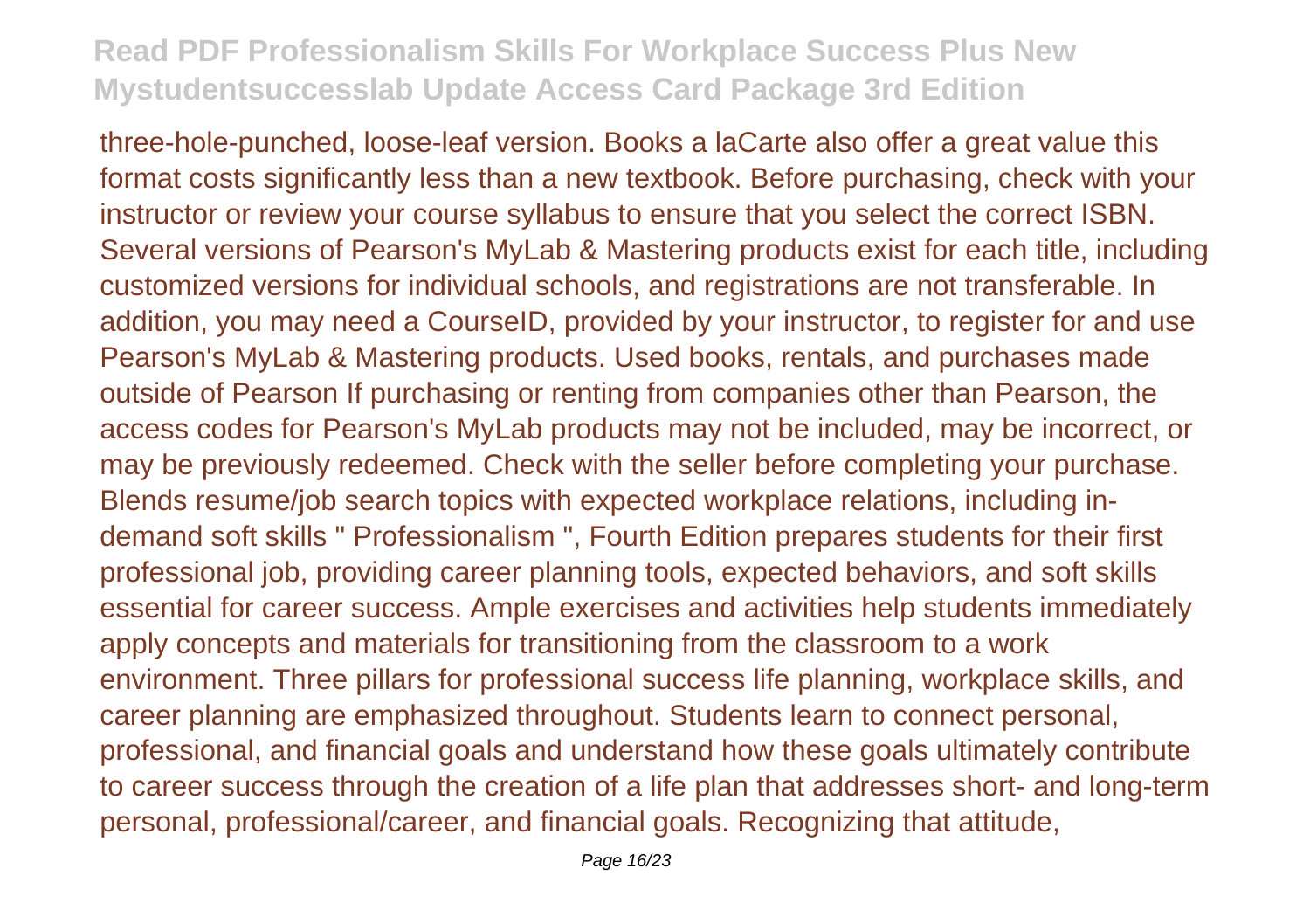communication, and human relations are the keys to surviving in today s challenging, competitive, and uncertain workplace, students will develop practical human relations skills with a primary emphasis on soft skills and expected workplace behaviors; and are provided detailed career planning tools that focus on job search strategies, resume package development, and interview techniques. Also Available with MyStudentSuccessLab This title is also available with MyStudentSuccessLab an online homework, tutorial, and assessment program designed to work with this text to engage students and improve results. Within its structured environment, students practice what they learn, test their understanding, and pursue a plan that helps them better absorb course material and understand difficult concepts. NOTE: You are purchasing a standalone product; MyStudentSuccessLab does not come packaged with this content. If you would like to purchase both the physical text and MyStudentSuccessLab, search for: 0134067843 / 9780134067841 Professionalism: Skills for Workplace Success, Books a la Carte Edition Plus NEW MyStudentSuccessLab - Access Card Package, 4/e Package consists of: 0133954714 / 9780133954715MyStudentSuccessLab without Pearson eText - Access Card 013386894X / 9780133868944 Professionalism: Skills for Workplace Success, Books a la Carte Edition MyStudentSuccessLab should only be purchased when required by an instructor. "

Package consists of: 0135063884 / 9780135063880 Professionalism: Skills for Workplace Success 0135123194 / 9780135123195 MyProfessionalismKit -- Valuepack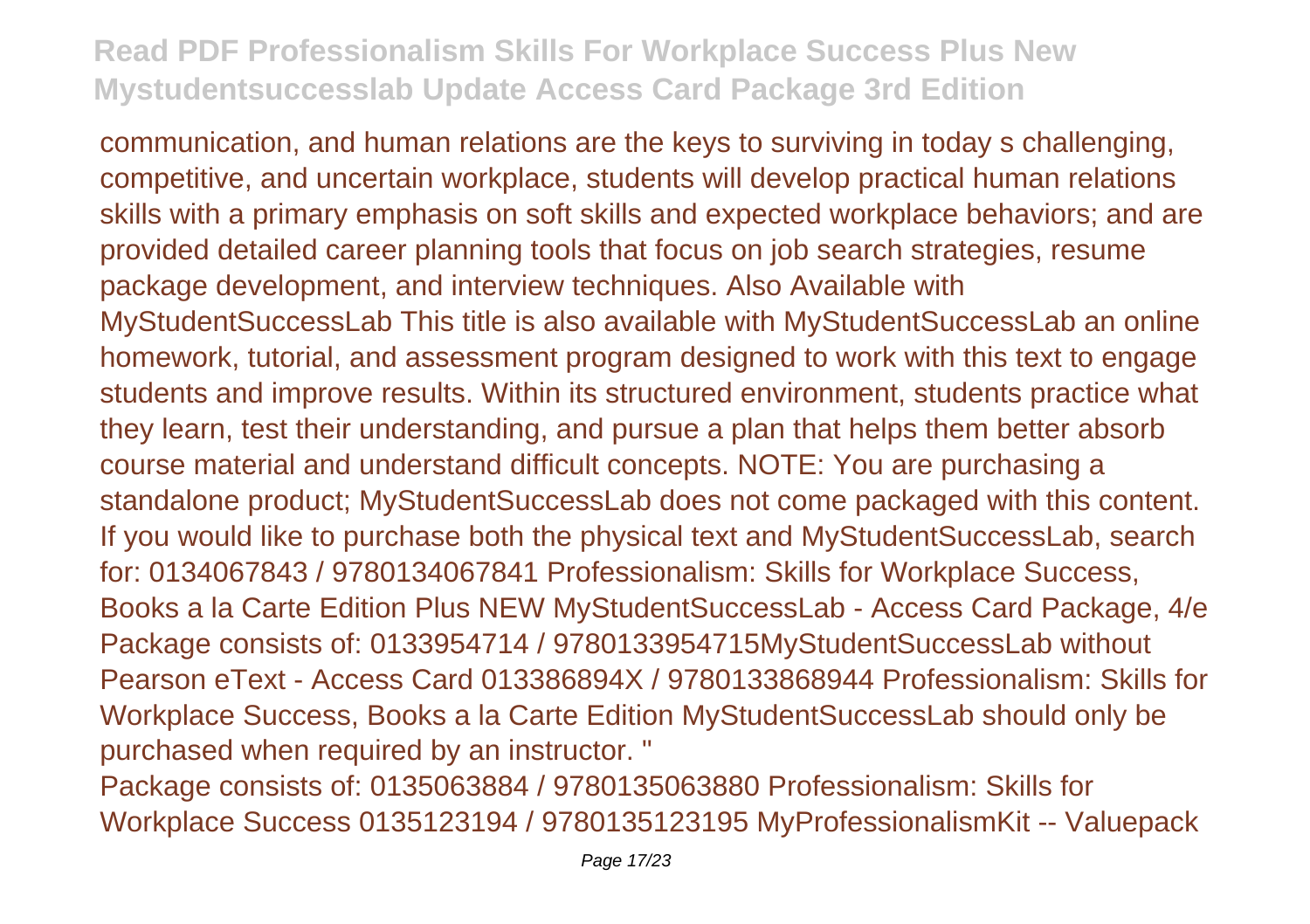#### Access Card

According to the National Collaborative Workforce and Disability for Youth (NCWD/Youth), the development of soft skills is identified as a critical component for success in activities such as civic participation and youth leadership in addition to school- and work-based learning experiences. Companies have identified the following competencies as key to success of young workers: Communication; Networking; Enthusiasm and Attitude; Teamwork; Problem Solving and Critical Thinking; Professionalism. Activities that can be found in this publication were created to provide an introduction to the "basics" of soft skills. These materials have been designed with youth service professionals in mind -specifically those working with in-school and out-of school youth, ages 14-21, on career and workforce readiness skills. Many of the exercises within this resource offer timed activities with directions for specific-workplace scenarios. Some of these activities include several interview role-play situations, plus lessons about a resilient attitude and understanding directions, to networking, plus social media, and email etiquette tips for professional work settings. With each activity, the text allows for extension activities, and journaling activities which are elements of common core principles taught in America's public school system today. Some of the exercises also present follow-up questions with spaces provided for answers as part of hands-on learning lessons. These activities can be used by a facilitator within a school's career and technology center, or a faith-based career search program, and by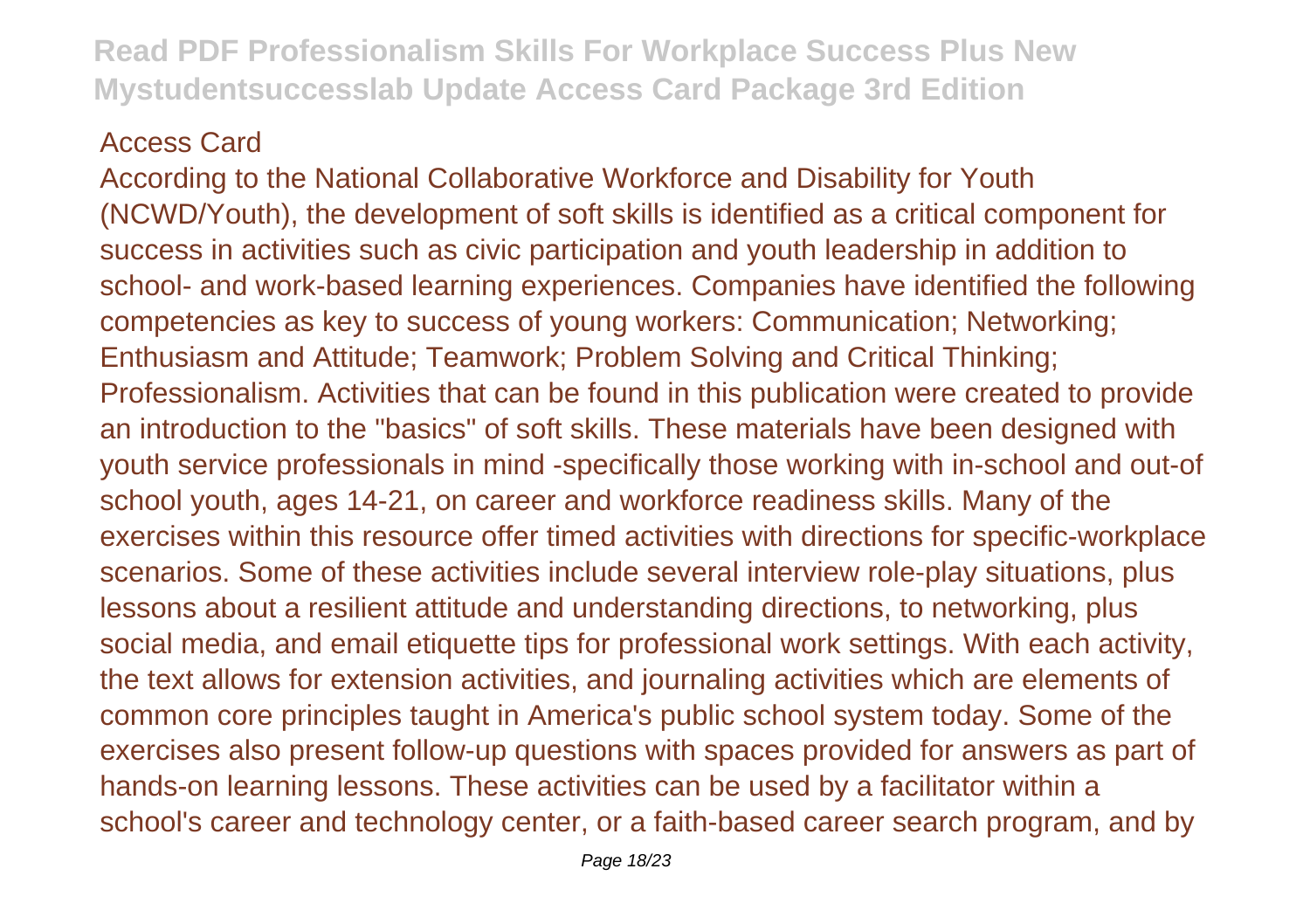youth ages, 14-21 that are eager to find a paid position. Related products: Employment Interviewing: Seizing the Opportunity and the Job is available here:

https://bookstore.gpo.gov/products/sku/029-001-03364-8 Careers Begin Here: Recruiting.jobcorps.gov is available here:

- https://bookstore.gpo.gov/products/sku/029-000-00464-1 High-Earning Workers Who Don't Have A Bachelor's Degree is available here:
- https://bookstore.gpo.gov/products/sku/029-001-03325-7 Apprenticeships: Career Training, Credentials, and a Paycheck in Your Pocket is available here:
- https://bookstore.gpo.gov/products/sku/029-001-03405-9 United States Government Policy and Supporting Positions 2016 (Plum Book) can be found here:
- https://bookstore.gpo.gov/products/sku/052-070-07704-2

For courses in Career/Workforce Readiness, Capstone and Internship/Externship related coursework, Human Relations, Professional and Career Development and Resume, Job Search and Interview Skills. Professionalism: Skills for Workplace Success extends beyond a typical resume/job search text to seamlessly emphasize the relationship between resume development, job search skills, and human relations. Developed with input from industry leaders, it addresses topics students need to know when transitioning from campus to the workplace using case examples, activities, exercises, online video, and an interactive website. Updated to reflect the latest in technology tools and the business climate, this third edition sets the standard by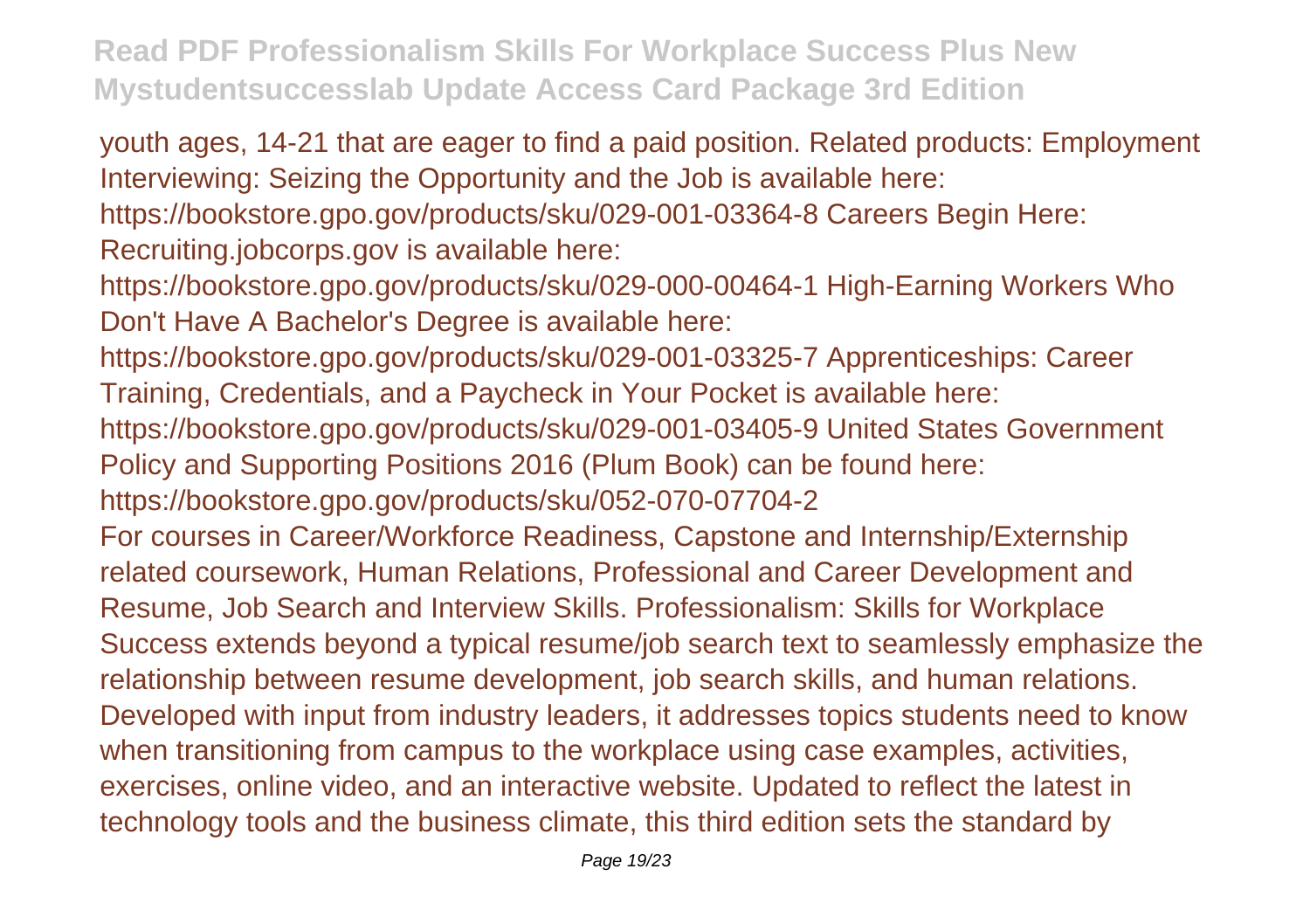skillfully merging self-management topics, workplace basics, relationships and career planning tools. TECHNOLOGY OFFERING: MyStudentSuccessLab is available with this book upon request. It is an online solution designed to help students 'Start strong, Finish stronger' by building skills for ongoing personal and professional development. Go to http: //mystudentsuccesslab.com/mssl3 for a Point and Click DEMO of the Time Management module

Wouldn't you like to achieve better work results, advance your career, navigate the workplace effortlessly, and more easily balance work success with personal well-being? Who doesn't want the secret recipe for that? While there may not be a single, one size fits all answer, developing a people skills toolkit can put you on the right path. An exploration of the ways in which people skills can be acquired and developed, People Skills at Work discusses new career development tools, the role of professional commitment statements, psychological contracts, and how to work with difficult people. Manage interpersonal relationships in the workplace Improve communications with coworkers and constituencies Work with people of different ages, gender, and backgrounds Handle conflicts with co-workers and clients Shaped by the authors' experience, the book reflects their professional and personal integration of many different sources of knowledge and experience. The book uses a practical approach to address critical social skills, career advancement and professionalism, and how the different career stages affect key relationships. Each chapter elucidates the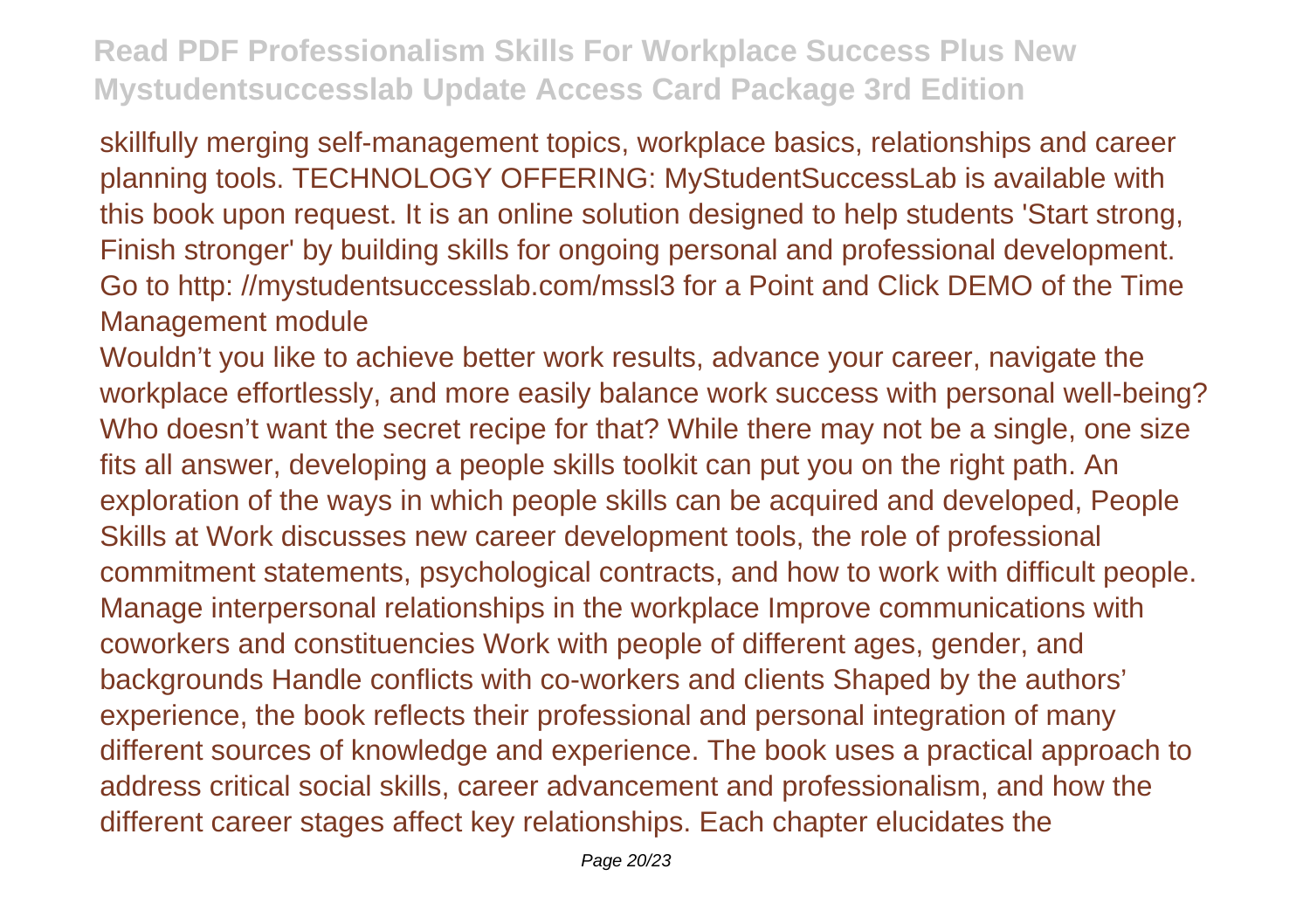development of a specific skill and includes examples, sets benchmarks, and examines the particular skill's relationship to the other skills presented in the book. Good people skills are no longer on the "nice to have" list; in most work settings they are simply a must. Very few people can escape the reality that their success usually requires having good people skills, too. This book gives you the tools to improve interpersonal relationships, communications, job performance, and interaction with people of different ages, genders, and backgrounds.

Gain the knowledge and skills you need to move from interview candidate, to team member, to leader with this fully updated Fourth Edition of Business and Professional Communication by Kelly M. Quintanilla and Shawn T. Wahl. Accessible coverage of new communication technology and social media prepares you to communicate effectively in real world settings. With an emphasis on building skills for business writing and professional presentations, this text empowers you to successfully handle important work-related activities, including job interviewing, working in team, strategically utilizing visual aids, and providing feedback to supervisors. New to the Fourth Edition: A New "Introduction for Students" introduces the KEYS process to you and explains the benefits of studying business and professional communication. Updated chapter opening vignettes introduce you to each chapter with a contemporary example drawn from the real world, including a discussion about what makes the employee-rated top five companies to work for so popular, new strategies to update PR and marketing methods to help stories stand out, Oprah Winfrey's 2018 Golden Globe speech that reverberated throughout the #metoo movement, Simon Sinek's "How Great Leaders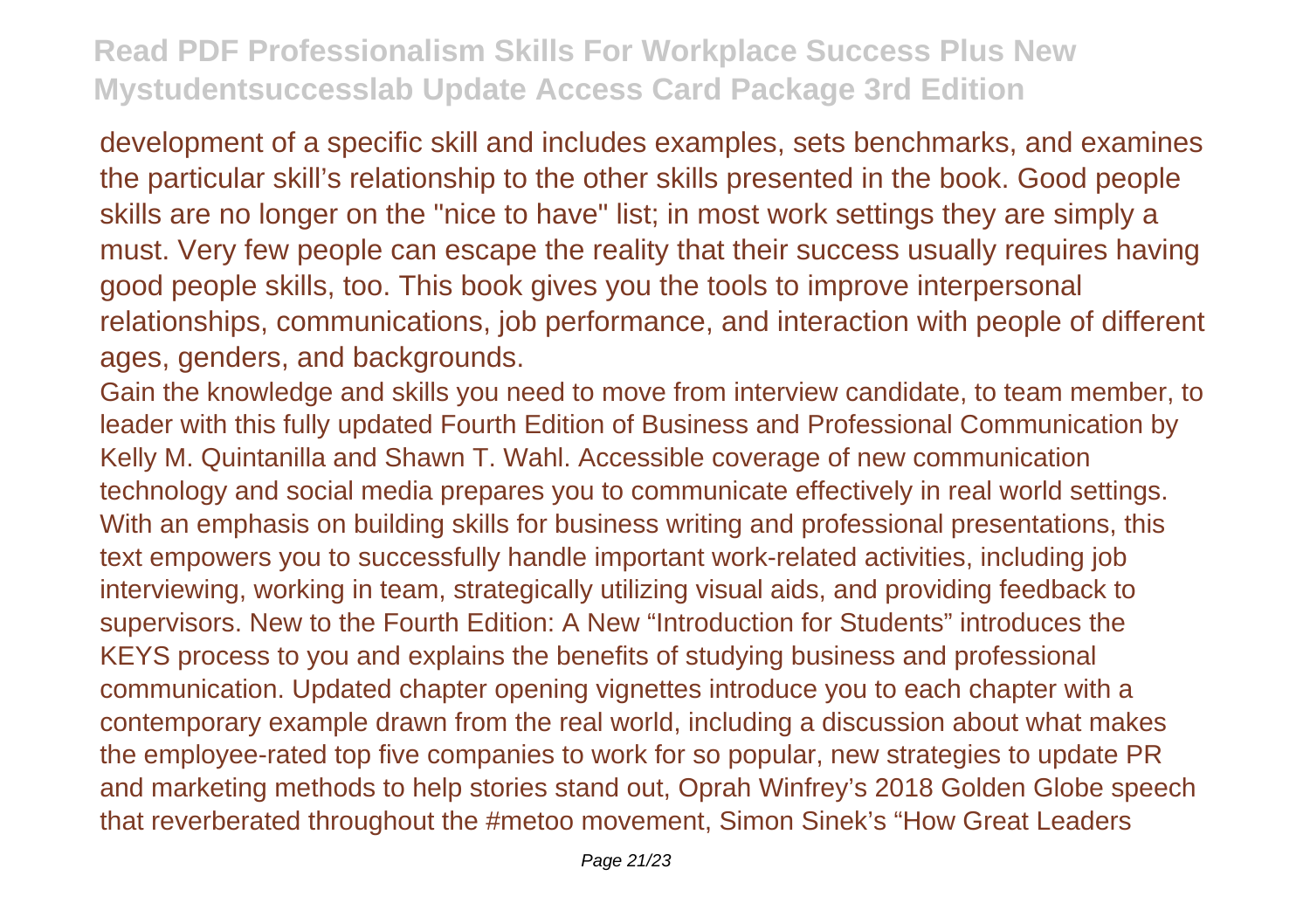Inspire Action" TED talk, and the keys to Southwest Airlines' success. An updated photo program shows diverse groups of people in workplace settings and provides current visual examples to accompany updated vignettes and scholarship in the chapter narrative. A personal and professional development guide for all ages and career stages. Describes the many attributes of professionalism which should be adopted by individuals and the resulting personal and business benefits for organisations. Enhanced interpersonal skills and business etiquette.

Version 2.0

Extends beyond a typical resume/job search book to seamlessly emphasize the relationship between resume development, job search skills, and human relations. Developed with input from industry leaders, it addresses topics readers need to know when entering the workplace and fills the NBEA Professional Development Requirement. Unique coverage of financial planning; business etiquette and professional behavior; appropriate use of workplace technologies; written business communications; and individual performance and business strategy. Written for workshop trainers to motivate individuals toward success in the workplace. ALERT: Before you purchase, check with your instructor or review your course syllabus to ensure that you select the correct ISBN. Several versions of Pearson's MyLab & Mastering products exist for each title, including customized versions for individual schools, and registrations are not transferable. In addition, you may need a CourseID, provided by your instructor, to register for and use Pearson's MyLab & Mastering products. Packages Access codes for Pearson's MyLab & Mastering products may not be included when purchasing or renting from companies other than Pearson; check with the seller before completing your Page 22/23